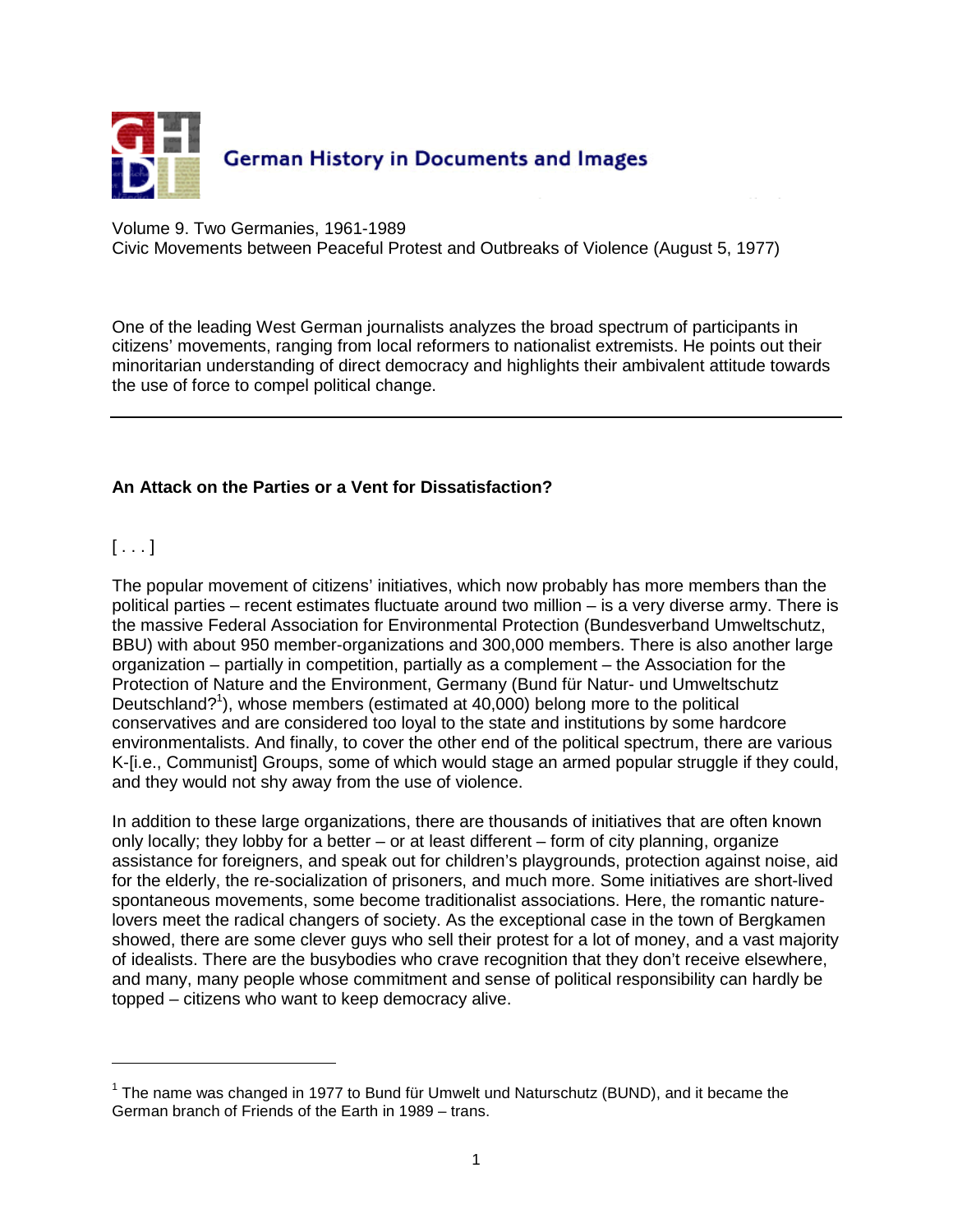#### **Getting on One's Nerves**

How can this microcosm be differentiated, classified? Most helpful is still the study conducted a few years back by the German Institute for Urban Studies, which examined 1,400 citizens' initiatives. Of those, 16.9 percent were concerned with environmental protection; 15.8 percent with daycare facilities and playgrounds. Traffic issues were the focus of 11.8 percent, followed by schools (8.1%), urban development (8.0%), and marginal groups (7.1%). There were even some purely commercial initiatives (2%). Citizens' initiatives active in environmental and urban planning issues have proved to be particularly controversial. Most of the other subjects, however, have only limited potential for provoking conflict. Regarding the construction of daycare facilities and playgrounds or assistance for marginal groups, there is sometimes some trouble with the administration or with party politicians, but a reasonable dialogue is usually possible and is often sought by both sides.

So there is a large group of citizens' initiatives that should be of no concern to even the most fearful advocates of representational democracy. These are the social self-help organizations, which make up at least one third of all citizens' initiatives. Anyone who checks them out a little will be reminded of the grassroots democracy in the United States: when self-assured citizens become active right at the points where the large state organization failed or created undesirable developments. In these initiatives, one frequently comes across intelligent and assertive women, often with ambitious professional training.

Of course, now and then these initiatives get on the nerves of the established institutions – because of their doggedness or their expertise, sometimes also on account of a certain group egotism and a know-it-all tendency. All in all, though, they are as necessary as they are helpful. A public administration that tries to regulate every branch of the welfare state will quickly come up against its financial and organizational limits, as recent years have shown, and it will suffocate humaneness. Wherever citizens' initiatives take up such tasks that cannot or should not be completely resolved by the state, then actually we can only be grateful. No unsolvable, fundamental problems arise. Nonetheless, even these citizens' initiatives have their troubles. Even they are touched by suspicions that they could be part of the new, violent popular movement. The mood toward citizens' initiatives has become hostile, and it is getting more difficult for them to work together with the administration and parties. Patrons and donors have withdrawn.

The organizations doing social self-help are very far removed from using violence, and they are certainly not a popular movement in the sense that they are united by a common, major goal. Many other initiatives as well, which are fighting a freeway or urban planning, campaigning against this or that local or regional problem, can hardly be considered a popular movement. Of course, their indignation toward the administration and the established parties is so clear that one could indeed speak of a unifying, shared political motivation.

The citizens' initiatives for environmental protection are definitely a popular movement, and in recent years they have grown far beyond the initial participation rate of 17 percent. At their emotional and political core is the struggle against nuclear power, and their mood is similar to that of the student rebellions in the 1960s. They are profoundly disappointed in the Establishment and see the ugly face of the system in everything.

"In-party disputes and intrigues, scandals and affairs caused by party politicians, nepotism, public confrontation by the parties on just about every subject . . . ," is how Hans Günter Schumacher, deputy chair of the BBU, paints the political parties. His judgment on the ability of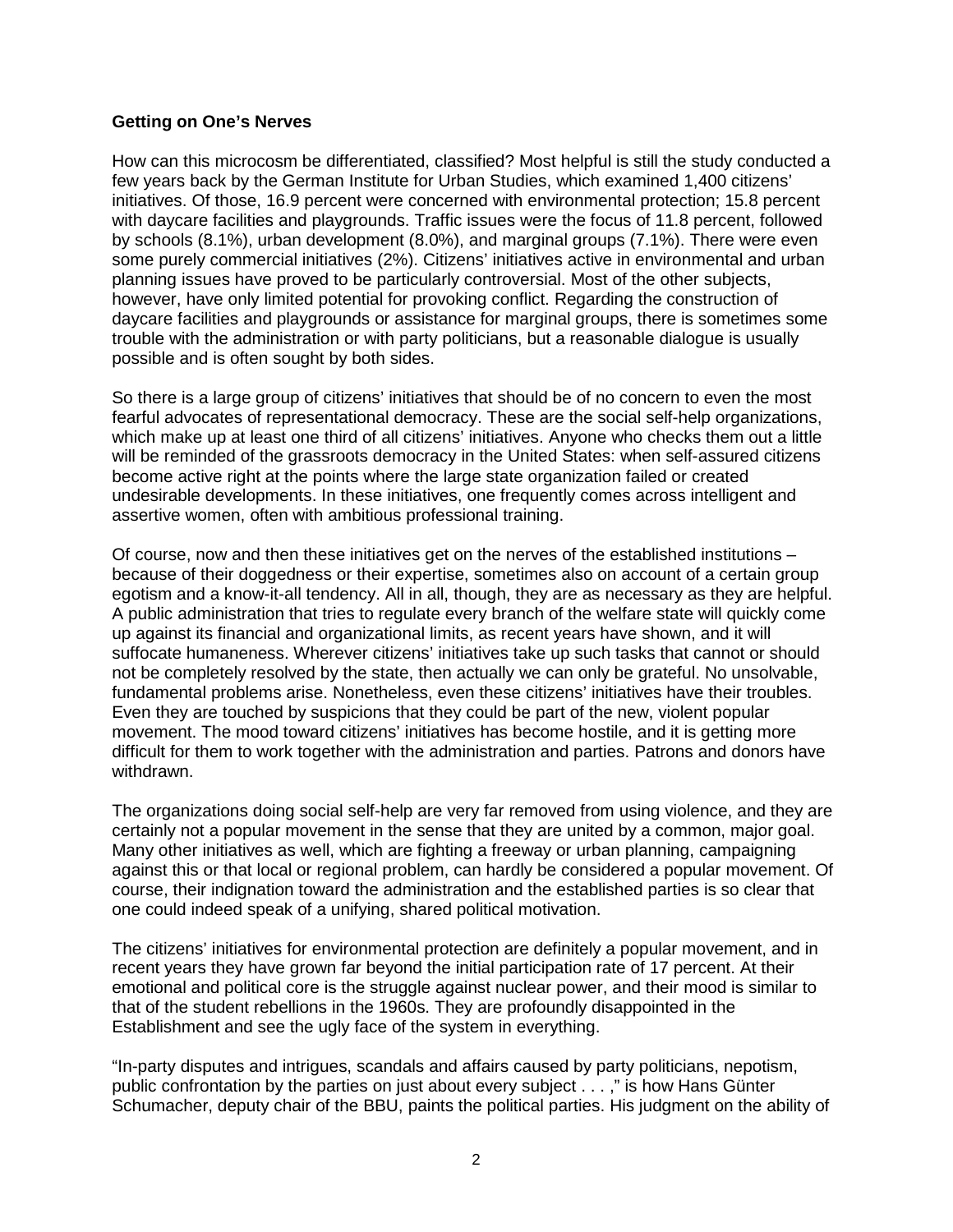the political parties to take up the problems of the citizens is scathing. "Any reference to being a 'people's party' does not apply at the moment to either the CDU/CSU or the SPD. The constitutional obligation of the parties to contribute to articulating the political will of the people is misrepresented. This 'contribution' has turned into a claim to power in many cases. The oftclaimed closeness to the people has been increasingly exposed as a distance from the people, even a hostility toward them. Current examples such as regional reforms, the pension debacle, the closing of railroad lines, the cost explosion in health care, the lack of any strategy as regards energy policies, and many more, clearly show how bureaucratized our public life, and how highhanded our state and its institutions, have become. . . ."

Like the members of the student movement, environmentalists also have a very strong sense of being an elite. This can partly be explained by the fact that the initiatives are indeed filled with many committed idealists, but the elitist conviction of seeing through the political system and having recognized its main danger is also widespread: It slithers without a leader into the world of the nuclear civilization. The decision for or against nuclear energy is for some environmentalists the difference between false or correct consciousness, and this certainty of being in the right leads to a missionary zeal.

A third similarity to the extra-parliamentary opposition (APO) of the 1960s is very obvious. The certainty of having recognized the truth leads to an unwillingness to compromise. Compromise is inevitable in political affairs and it even makes normal politics possible in the first place, but it is totally underdeveloped among the environmental citizens' initiatives. From this inability to compromise comes a tendency to violate legality in the name of a higher legitimacy. The boundaries with violence get fuzzy, and some particularly militant groups do not acknowledge these boundaries at all anymore.

#### **When Does Resistance become a Duty?**

Also similar to the student movement, exceptional rights are grounded on the basis of an unusually higher moral aim. Then, a free society served as the justification to go beyond limits; now it is the protection of life, the first and most significant basic right, which justifies almost any means. When policies are guilty of not upholding this basic right, they must be fought – and this is a conviction that marks not only the loud, violent radicality of the K-Groups, but also the silent fanaticism that has grown out of the efforts of righteousness. And anyway, the motto for the draft of the BBU action catalog is: "When justice becomes unjust, then resistance becomes a duty."

Widespread in the initiatives is the certainty that they represent the most important instrument of grassroots democracy, that the people have a voice through them. It does not matter that at the moment this is a minority (depending on the survey, between 20% und 40% of the population is opposed to nuclear energy). When the scales finally fall from people's eyes, when they see through the stupefying propaganda, then the movement will grow to be a majority in this country. This is the argumentation used, and once again a similarity with the student movement shines through.

The most important distinguishing characteristic within the environmentalist movement is the attitude toward violence. The former head of the BBU who recently resigned, [Hans-Helmut] Wüstenhagen (he was criticized from the right because he was close to communist circles thirty years ago; and from the left for using federal funds for a research project at the Institute for Environmental Sciences), was primarily attacked because of his (relatively) nonviolent politics. There was hardly a large event organized by environmentalists in which K-Group